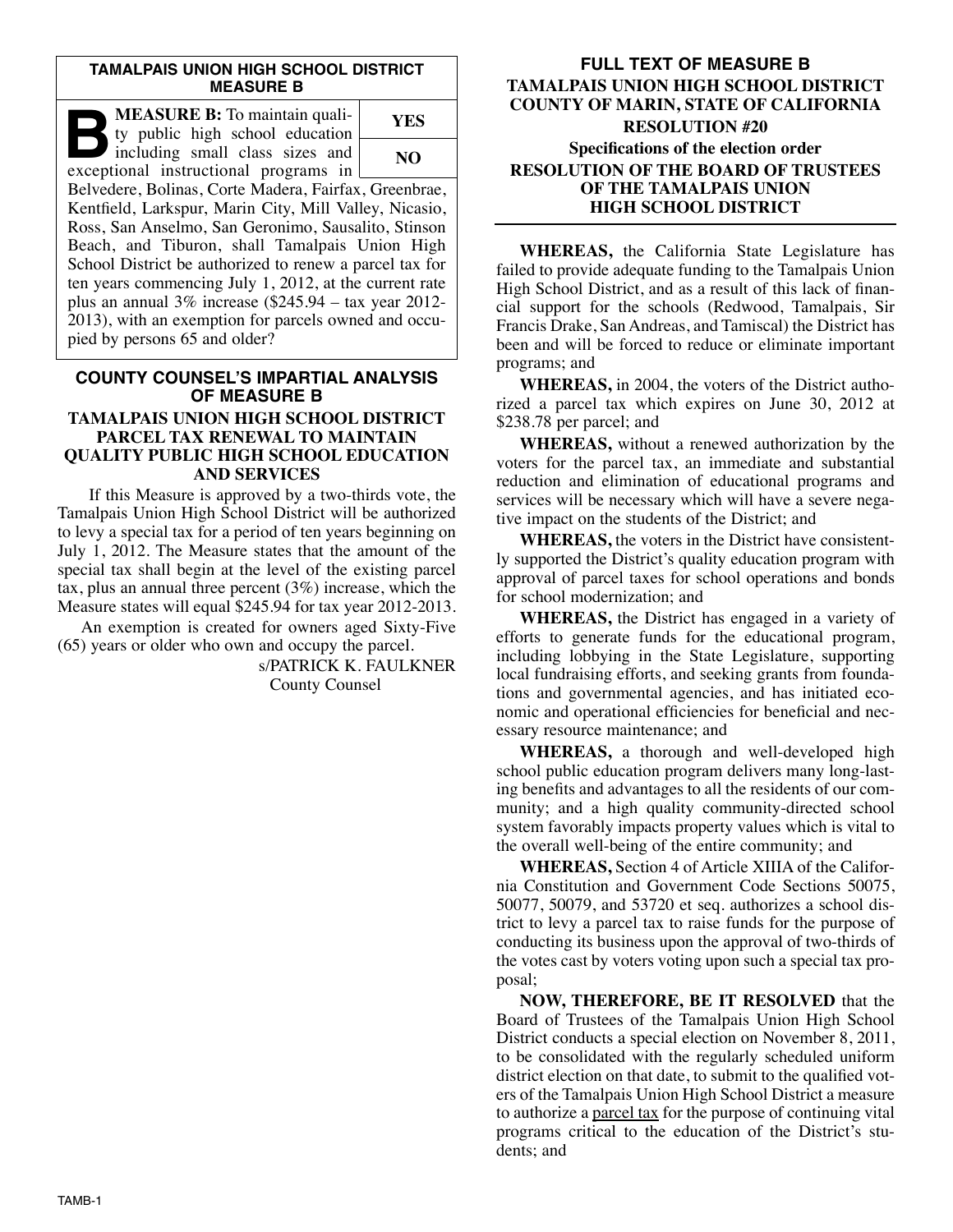**BE IT FURTHER RESOLVED** by the Tamalpais Union High School District Board of Trustees as follows:

Section 1. Said election is hereby called to be held within the boundaries of the Tamalpais Union High School District, to submit to the qualified voters, the following measure, to wit:

#### **"MEASURE"**

**To maintain quality public high school education in cluding small class sizes and exceptional instructional programs in Belvedere, Bolinas, Corte Madera, Fair fax, Greenbrae, Kentfield, Larkspur, Marin City, Mill Valley, Nicasio, Ross, San Anselmo, San Geronimo, Sausalito, Stinson Beach, and Tiburon, shall Tam alpais Union High School District be authorized to renew a parcel tax for ten years commencing July 1, 2012, at the current rate plus an annual 3% increase (\$245.94 – tax year 2012-2013), with an exemption for parcels owned and occupied by persons 65 and older?**

The parcel tax shall maintain the following programs and services:

\*Small class sizes

\*Comprehensive academic programs, including

-English, Mathematics, Science, Social Studies, Foreign Language, Visual and Performing Arts, Applied Technologies/Computer Science, and Physical Education

- -Advanced Placement and/or honors opportunities in core and elective subject areas
- -Seven period academic schedules available for all students
- -Graduation requirements and standards which exceed those of the state
- -Academic counseling and student support services, including college and school-to-work/ career programs

-Alternative school programs for at-risk students

\*Commitment to attract and retain highly qualified and experienced staff

\*Acquisition of equipment and supplies supporting the instructional program

- -Science and computer lab equipment
- -Textbooks and classroom supplies, materials, and equipment

-Library books and other reference media

-Physical education and athletic equipment

**The parcel tax for each assessor's parcel will be re newed at the current amount of \$238.78 per year (tax year 2011-2012) plus a 3% annual adjustment for a total of \$245.94 commencing July 1, 2012. An exemption for the assessment will be made available to each individual in the District who will attain the age of 65 years prior to May 1 of the assessment year, who owns a beneficial interest in the parcel, who uses this parcel as his or her principal place of residence, and who ap plies to the District on or before May 1, 2012 or May 1 of any succeeding assessment year. Any one application from a qualified applicant will provide an exemption**

**for the parcel for the remaining term of the assessment so long as such applicant continues to use the parcel as his or her principal residence. Senior exemptions granted during the term of the current parcel tax will continue in effect during the term of the renewal.**

Section 2. The text of the measure as displayed on each individual ballot shall be abbreviated and shall read as follows:

#### **TAMALPAIS UNION HIGH SCHOOL DISTRICT PARCEL TAX RENEWAL TO MAINTAIN QUALITY PUBLIC HIGH SCHOOL EDUCATION AND SERVICES MEASURE B**

**To maintain quality public high school education including small class sizes and exceptional instructional programs in Belvedere, Bolinas, Corte Madera, Fair fax, Greenbrae, Kentfield, Larkspur, Marin City, Mill Valley, Nicasio, Ross, San Anselmo, San Geronimo, Sausalito, Stinson Beach, and Tiburon, shall Tamalpais Union High School District be authorized to renew a parcel tax for ten years commencing July 1, 2012, at the current rate plus an annual 3% increase (\$245.94 – tax year 2012-2013), with an exemption for parcels owned and occupied by persons 65 and older?**

# **YES NO**

Section 3. Commencing on July 1, 2012, the parcel tax collected annually on all assessor's parcels at the rate specified above, shall be collected and administered in the same manner as ad valorem property taxes are fixed and collected under provisions of the California Revenue and Taxation Code.

Section 4. The Superintendent of Schools of Marin County is hereby requested to call an election of said parcel tax to be held on and consolidated with the uniform district election on November 8, 2011. The County Clerk is hereby requested and authorized to: 1) set forth on all sample ballots relating to said election to be mailed to the qualified electors of the Tamalpais Union High School District said measure; 2) to provide absentee voter ballots for said parcel tax election for use by qualified electors of the Tamalpais Union High School District who are entitled thereto in the manner provided by law; and 3) to consolidate this election with the regular election on November 8, 2011.

Section 5. If any section, subsection, phrase, or clause of this resolution is for any reason held to be invalid, such decision shall not affect the validity of the remaining portion of this resolution. This governing board declares that it would have adopted this resolution and each section, subsections, phrase, or clause thereof irrespective of the fact that any one or more sections, subsections, sentences, phrases, or clauses shall be declared invalid.

Section 6. The secretary of the Tamalpais Union High School District governing board is hereby authorized and directed to certify to the due adoption of this resolution and to transmit a copy hereof so certified to the Superintendent of Schools of Marin County and to file a copy hereof so certified with the County Clerk of Marin County.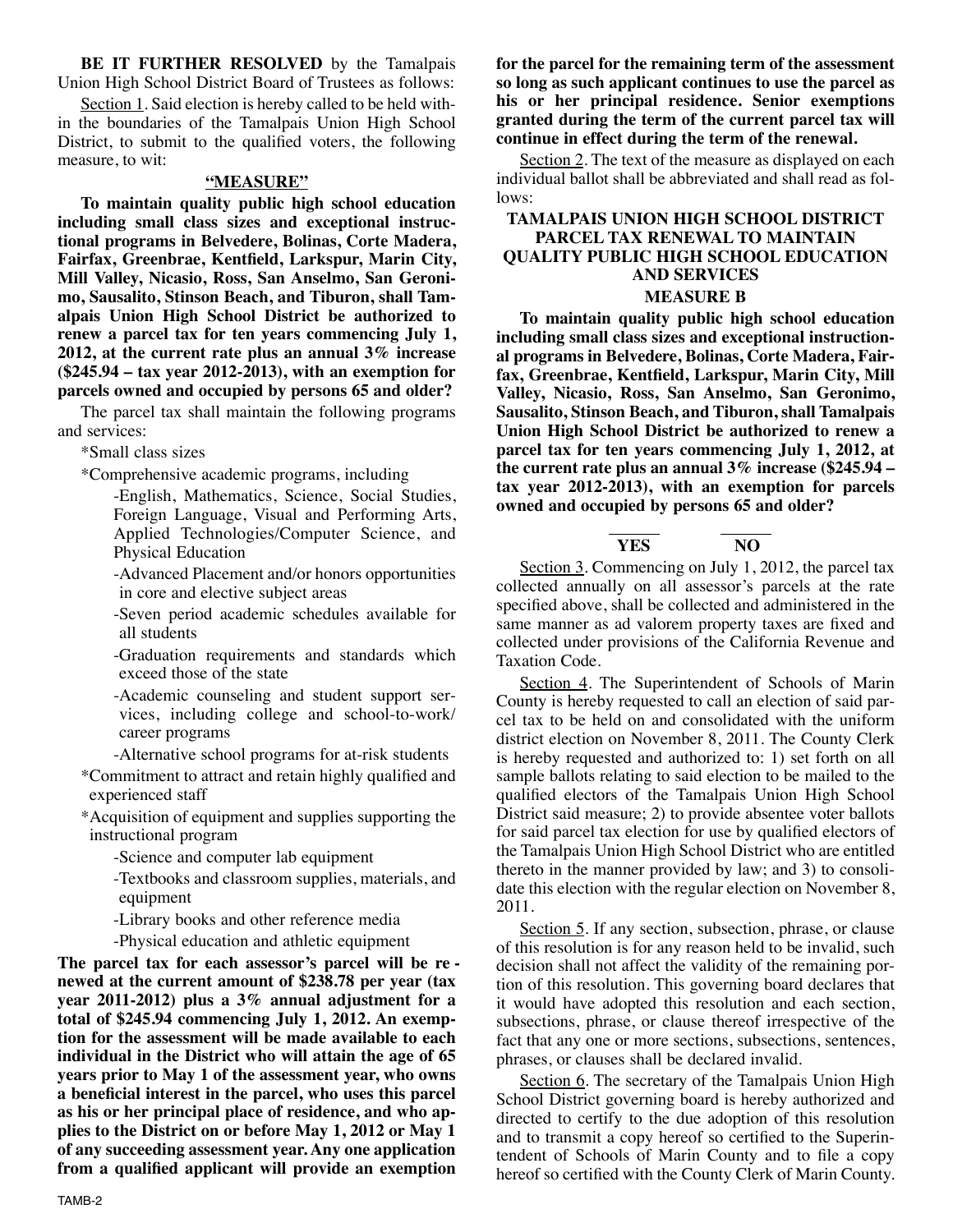The foregoing resolution was moved by Susan Schmidt, and adopted on roll call on May 10, 2011, by the following vote:

Board Member: Susan Schmidt Board Member: Bob Walter Board Member: John Wright Board Member: Monica Bonny Board Member: Cindy McCauley AYES: 5 NOES: 0 ABSENT: 0 WHEREUPON, the President declaring the foregoing resolution duly adopted and SO ORDERED

s/CINDY J. McCAULEY President, Governing Board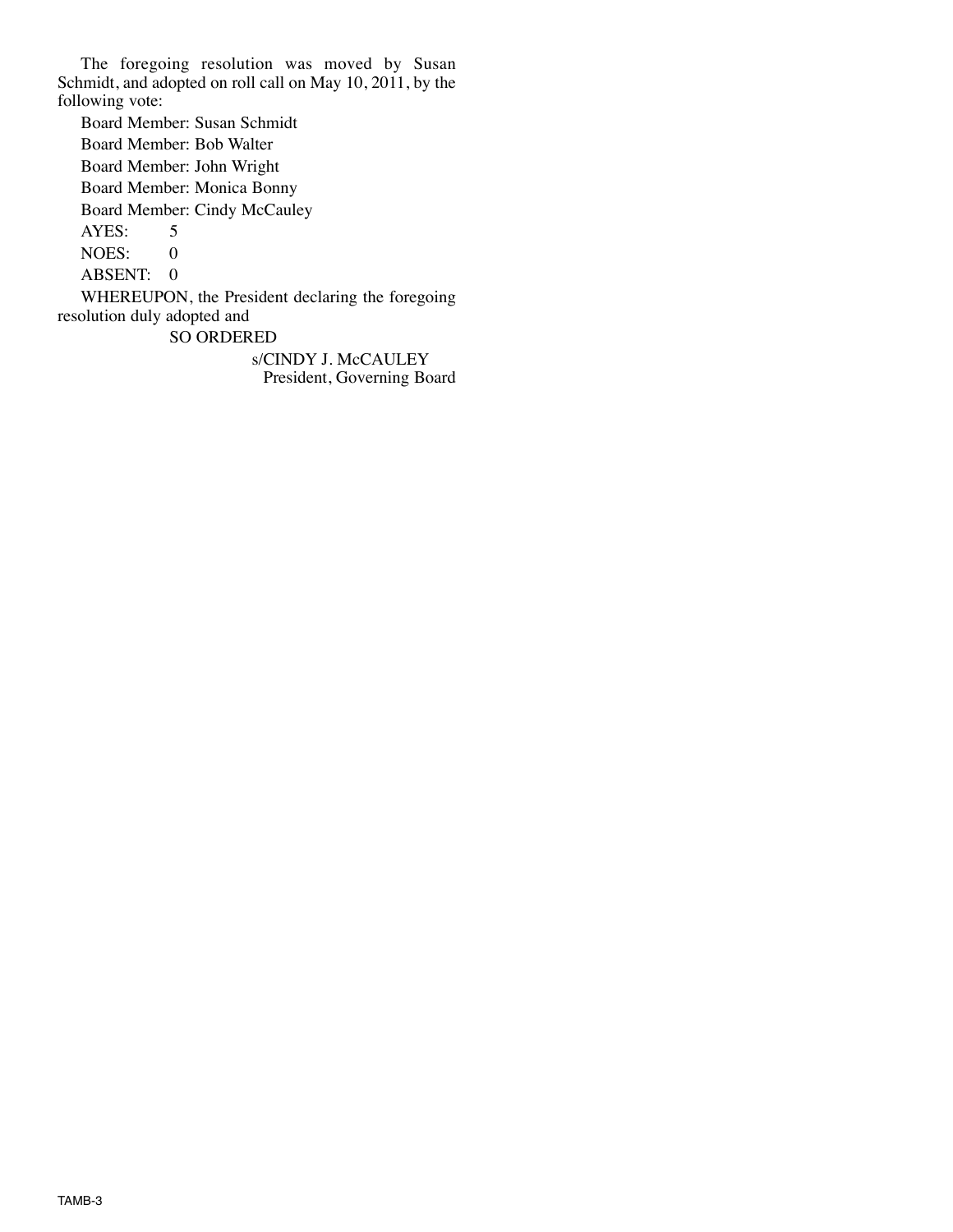### **ARGUMENT IN FAVOR OF MEASURE B**

## **Maintain Excellence – A Sensible Investment in Local High School Education**

The citizens of the Tamalpais Union High School District recognize the importance of outstanding local high schools – they are assets that distinguish our cities and towns and help maintain property values. Strong support from community members and parents has helped place Drake, Redwood, Tam, San Andreas, and Tamiscal among the best high schools in California for outstanding academic achievement.

Now our quality instructional programs are in danger. Due to the declining economy, the district has already reduced its budget by \$4.5 million over the past three years, slashing administrative costs by 33%. Stable local funding helps maintain high student achievement and offsets some of these state cuts. Failure to renew this funding would require the reduction or elimination of crucial programs and student services. Therefore, we must protect our communities' high schools by voting **YES** on Measure B.

Measure B is a continuation of the existing parcel tax that the voters have overwhelmingly supported since 1989. This local tax, deductible from state and federal income taxes, amounts to \$238.78 per parcel annually or \$19.90 per month. It maintains the current inflation factor of 3% and extends the term to 10 years. Property owners 65 and older may apply for an exemption.

Measure B will:

- Maintain class sizes and a seven period day
- Support a full spectrum of courses including electives, advanced placement, and programs for at risk students
- Attract and retain accomplished, experienced educators
- Continue critical counseling services, athletics, and student activity programs

Belvedere, Bolinas, Corte Madera, Fairfax, Greenbrae, Kentfield, Lagunitas, Larkspur, Marin City, Mill Valley, Muir Beach, Nicasio, Ross, San Anselmo, Sausalito, Stin son Beach, Tiburon, and Woodacre have a proud tradition of supporting our exemplary high schools. Please join us on November 8th in reaffirming that commitment. Vote **YES** on Measure B, a sensible investment in local high school education.

s/HAL BROWN

Marin County Board of Supervisors, 2nd District

### s/ALICE FREDERICKS

Tiburon Town Council Member, Co-Chair, Community United

s/DAVID M. GILMOUR

Owner, Paradise Foods

s/KATHRIN SEARS

Marin County Board of Supervisors, 3rd District

s/KENNETH WACHTEL

Mayor, City of Mill Valley

### **REBUTTAL TO ARGUMENT IN FAVOR OF MEASURE B**

We must recognize that taxpayers will carry the cost of unsustainable pensions for years to come. The California State Teachers' Retirement System has a \$56 Billion funding shortfall. We cannot continue to enable pension bloating. We must reduce administrative costs, put teacher administrators back in classrooms, and consolidate school administrations so money goes directly to classrooms where it belongs. Otherwise, we'll continue to pay more while students continue to get less.

2.2% (approximately 4,800) CalSTRS retirees receive pensions exceeding  $$100,000$ /yr. Pensions are further increased through spiking, where unused sick pay boosts years of service in pension calculations. The Pacific Research Institute estimated that pension spiking cost taxpayers \$100M annually. The District has failed to properly address "spiking".

During the greatest economic downturn since the Great Depression, most taxpayers lack a future of even \$40k pensions; the average social security check is between \$15k- \$25k. This climate is not one where taxpayers should be asked for a new a parcel tax with a 3% annual increase, while the District does nothing to control pension inflation. The supposedly higher salaries from the private sector that funded 401K plans have been slashed like the 401Ks.

Marin voters must withhold support for this parcel tax and require the District to seek pension reform and real cost cutting. The \$4.5M in "cuts" in administrative costs claimed by the District came from the departure of the extra administrative employees who dealt with recent \$200M taxpayer-funded building improvements. We need a practical and well-conceived solution.

s/MARIN UNITED TAXPAYERS ASSN. by Fielding Greaves

s/MARIN LIBERTARIAN PARTY by Paul Kelley, Chair